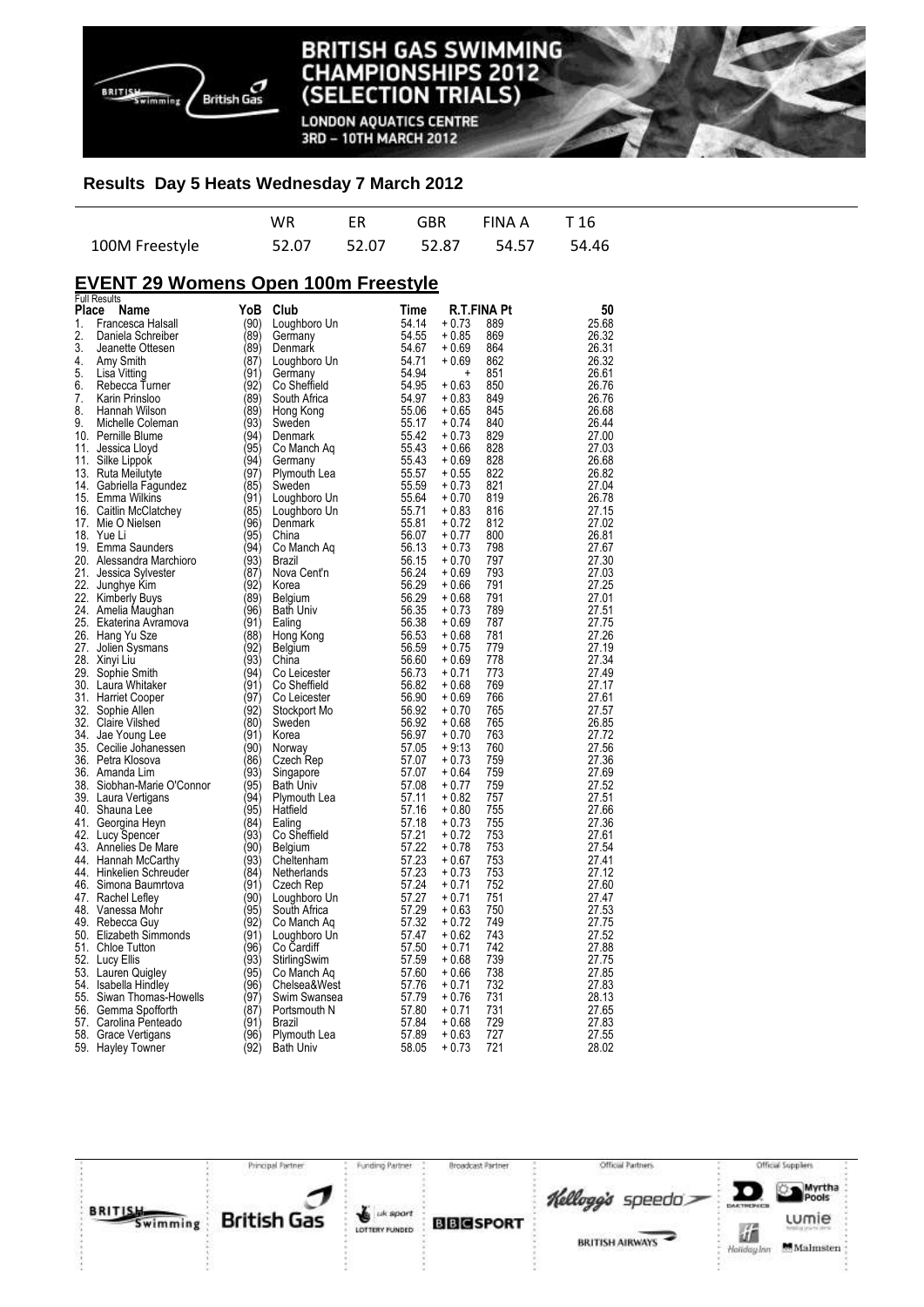

**LONDON AQUATICS CENTRE** 3RD - 10TH MARCH 2012

#### **Results Day 5 Heats Wednesday 7 March 2012**

## **EVENT 29 Womens Open 100m Freestyle**

|     | 60. Flavia Lacerda      | (92) | Brazil            | 58.12   | $+0.69$ | 719 | 28.00 |
|-----|-------------------------|------|-------------------|---------|---------|-----|-------|
| 61. | Jessica Cavalheiro      | (91) | Brazil            | 58.27   | $+0.67$ | 713 | 28.23 |
|     | 62. Emily Knowles-Jones | (96) | Stockport Mo      | 58.29   | $+0.74$ | 712 | 28.36 |
|     | 63. Phoebe Lenderyou    | (95) | Co Newcastle      | 58.39   | $+0.76$ | 709 | 27.95 |
|     | 64. Christine Mailliet  | (87) | Luxembourg        | 58.49   | $+0.76$ | 705 | 28.08 |
|     | 65. Givenchy Sneekes    | (97  | Co Birm'ham       | 58.64   | $+0.68$ | 700 | 28.39 |
|     | 66. Emily Bashforth     | (96) | <b>AIB Tigers</b> | 58.68   | $+0.78$ | 698 | 28.54 |
|     | 67. Rachael O'Donnell   | (96) | Carnegie          | 58.74   | $+0.72$ | 696 | 28.53 |
|     | 68. Otylia Jedrzejczak  | (83) | Poland            | 58.85   | $+0.73$ | 692 | 27.91 |
|     | 69. Linda Shaw          | (97) | Co Leeds          | 59.06   | $+0.80$ | 685 | 28.41 |
|     | 70. Megan Bowen         | (97) | Dinnaton          | 59.20   | $+0.74$ | 680 | 28.39 |
|     | 71. Hannah Burvill      | (97) | Woking            | 59.25   | $+0.77$ | 678 | 28.30 |
|     | 72. Sarah Rolko         | (94) | Luxembourg        | 59.72   | $+0.80$ | 662 | 28.91 |
|     | 73. Mari Davies         | (98) | Caernarfon        | 1:00.19 | $+0.75$ | 647 | 29.08 |
|     |                         |      |                   |         |         |     |       |

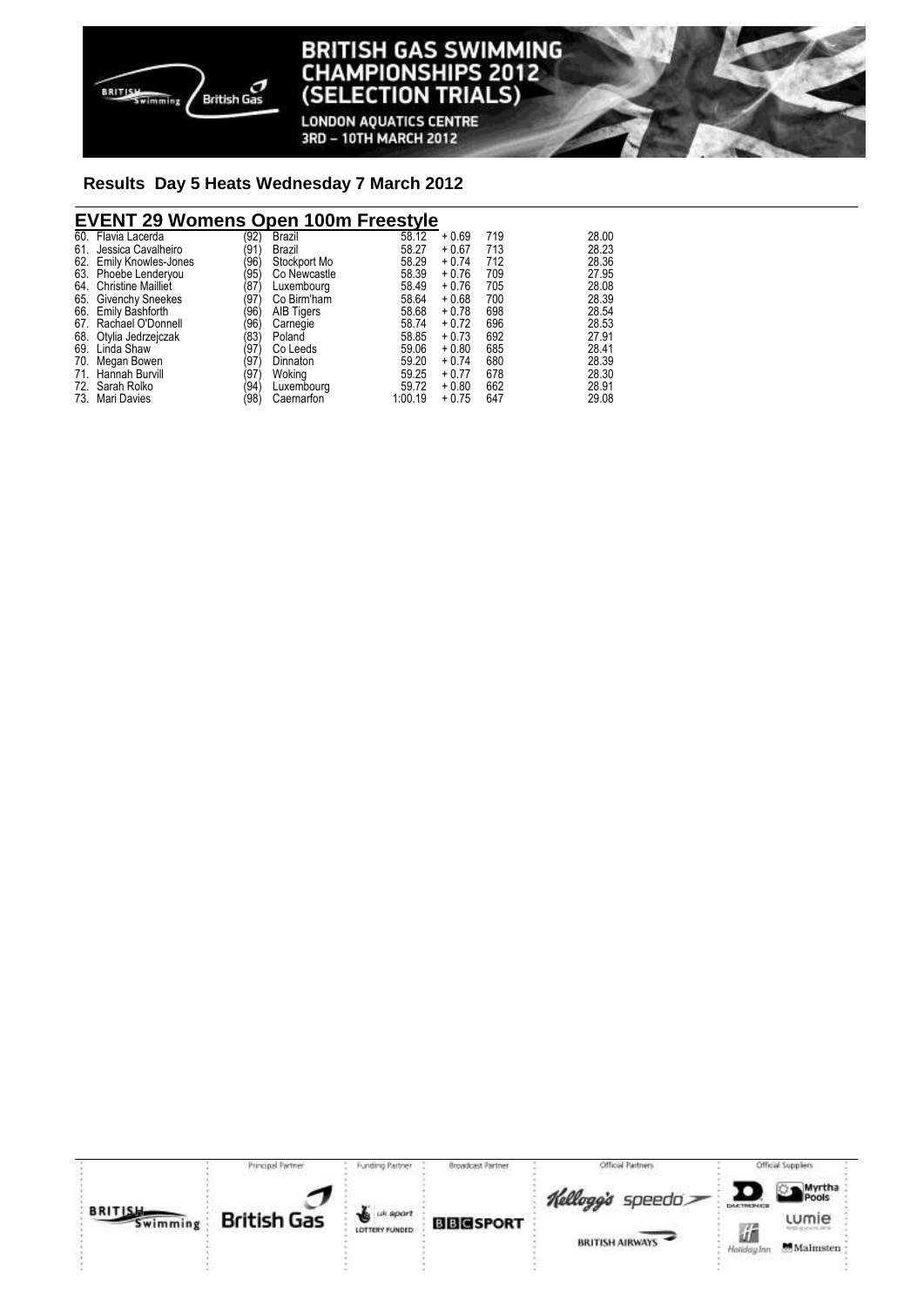

**LONDON AQUATICS CENTRE** 3RD - 10TH MARCH 2012

#### **Results Day 5 Heats Wednesday 7 March 2012**

|                 | WR . | <b>EUR</b> | GBR FINAIA T16                              |  |
|-----------------|------|------------|---------------------------------------------|--|
| 200m Backstroke |      |            | 1.51.92  1.54.75  1.55.58  1.58.48  1.58.18 |  |

### **EVENT 30 Mens Open 200m Backstroke**

|       | <b>Full Results</b>       |      |                    |         |             |     |       |         |         |
|-------|---------------------------|------|--------------------|---------|-------------|-----|-------|---------|---------|
| Place | Name                      | YoB  | Club               | Time    | R.T.FINA Pt |     | 50    | 100     | 150     |
| 1.    | Radoslaw Kawecki          | (91) | Poland             | 1:59.48 | $+0.58$     | 821 | 28.68 | 58.25   | 1:29.17 |
| 2.    | Darren Murray             | (91) | South Africa       | 2:00.32 | + 0.57      | 804 | 27.44 | 57.36   | 1:29.05 |
| 3.    | Marco Loughran            | (89) | Guildford Ct       | 2:01.26 | $+0.58$     | 786 | 27.87 | 58.46   | 1:29.60 |
| 4.    | Mattias Carlsson          | (90) | Sweden             | 2:01.51 | $+0.59$     | 781 | 28.36 | 59.07   | 1:30.40 |
| 5.    |                           |      |                    |         |             |     |       |         |         |
|       | Nimrod Shapira Bar-Or     | (89) | Israel             | 2:01.64 | + 0.69      | 778 | 28.66 | 59.12   | 1:30.75 |
| 6.    | Ryan Bennett              | (90) | Preston            | 2:01.71 | $+0.58$     | 777 | 28.05 | 58.31   | 1:29.49 |
| 7.    | Calum Jarvis              | (92) | <b>Bath Univ</b>   | 2:01.93 | + 0.60      | 773 | 28.82 | 59.01   | 1:30.54 |
| 8.    | Joseph Patching           | (94) | Plymouth Lea       | 2:02.48 | + 0.64      | 763 | 28.18 | 58.90   | 1:30.78 |
| 9.    | Nathan Theodoris          | (95) | Swim Swansea       | 2:02.74 | + 0.61      | 758 | 28.86 | 1:00.02 | 1:31.35 |
|       | 10. Chris Walker-Hebborn  | (90) | Ellesmere Co       | 2:02.80 | $+0.62$     | 757 | 28.01 | 58.71   | 1:30.30 |
| 11.   | Charlie Boldison          | (92) | <b>Barnet Copt</b> | 2:02.86 | $+0.57$     | 755 | 28.36 | 59.11   | 1:30.78 |
| 12.   | Roberto Pavoni            | (91) | Loughboro Un       | 2:02.90 | + 0.61      | 755 | 29.05 | 1:00.58 | 1:32.06 |
|       | 13. Scott Hathaway        | (88) | Loughboro Un       | 2:03.05 | + 0.60      | 752 | 28.15 | 59.08   | 1:30.94 |
|       |                           |      |                    |         |             | 747 |       |         |         |
|       | 14. Charl Crous           | (90) | South Africa       | 2:03.33 | $+0.67$     |     | 27.95 | 58.68   | 1:30.70 |
| 15.   | Joseph Canlan-Shaw        | (88) | Loughboro Un       | 2:03.56 | $+0.55$     | 743 | 28.89 | 1:00.29 | 1:32.19 |
| 16.   | Jean Francois Schneide    | (90) | Luxembourg         | 2:03.92 | + 0.62      | 736 | 28.90 | 1:00.75 | 1:32.41 |
|       | 17. Liam Knight           | (94) | Co Peterboro       | 2:04.02 | + 0.63      | 734 | 28.43 | 59.37   | 1:31.73 |
| 18.   | David Gregory             | (92' | Co Sheffield       | 2:04.24 | $+0.67$     | 731 | 28.97 | 59.91   | 1:31.81 |
| 19.   | Jonathan Carlisle         | (92) | Co Sund'land       | 2:04.39 | + 0.68      | 728 | 28.31 | 59.58   | 1:31.99 |
| 20.   | lan Powell                | (85) | Stockport Mo       | 2:04.49 | + 0.58      | 726 | 28.70 | 1:00.42 | 1:32.45 |
| 21.   | Dan Ruckwood              | (92) | Co Birm'ham        | 2:04.52 | $+0.64$     | 726 | 29.12 | 1:00.34 | 1:32.66 |
| 22.   | Craig McNally             | (92) | Warrender Ba       | 2:04.62 | $+0.64$     | 724 | 29.00 | 1:00.04 | 1:32.32 |
|       |                           | (90) | <b>Bath Univ</b>   | 2:04.65 | $+0.58$     | 723 | 28.51 | 59.70   | 1:32.46 |
|       | 23. Christopher Dart      |      |                    |         |             |     |       |         |         |
|       | 24. Zichen Liu            | (92) | Loughboro Un       | 2:04.75 | + 0.70      | 722 | 28.85 | 59.95   | 1:31.76 |
| 25.   | Sebastian Stoss           | (86) | Austria            | 2:04.80 | + 0.79      | 721 | 29.50 | 1:01.17 | 1:33.09 |
| 26.   | Samuel Straughan          | (93) | Loughboro Un       | 2:05.51 | $+0.66$     | 709 | 29.03 | 1:00.79 | 1:33.25 |
| 27.   | Seonkwan Park             | (91) | Korea              | 2:05.58 | + 0.58      | 707 | 28.63 | 1:00.50 | 1:32.18 |
| 28.   | Stephen Milne             | (94) | Perth City         | 2:05.61 | + 0.55      | 707 | 29.81 | 1:01.80 | 1:34.08 |
|       | 29. Caleb Hughes          | (95) | Hatfield           | 2:05.64 | + 0.66      | 706 | 29.85 | 1:01.89 | 1:34.32 |
| 29.   | Michael Meyer             | (92  | South Africa       | 2:05.64 | + 0.69      | 706 | 28.88 | 1:00.45 | 1:33.40 |
| 31.   | Joonho Kim                | (90) | Korea              | 2:05.87 | $+0.60$     | 703 | 28.96 | 1:00.92 | 1:33.24 |
| 32.   | <b>Alexis Santos</b>      | (92) | Portugal           | 2:06.22 | $+0.68$     | 697 | 29.53 | 1:01.90 | 1:34.34 |
|       | 33. Anthony Lucas         | (95) | Preston            | 2:06.29 | $+0.52$     | 696 | 29.43 | 1:01.32 | 1:34.03 |
| 34.   | Sander Helderweirt        | (91) |                    | 2:06.64 | + 0.59      | 690 | 29.38 | 1:01.51 | 1:34.15 |
|       |                           |      | Belgium            |         |             |     |       |         |         |
| 35.   | James Cowburn             | (90) | Swansea Perf       | 2:06.74 | + 0.65      | 688 | 29.56 | 1:01.31 | 1:33.60 |
|       | 36. Rikki Morris          | (90) | Co Coventry        | 2:06.95 | + 0.78      | 685 | 29.90 | 1:01.94 | 1:34.40 |
| 37.   | Max Litchfield            | (95) | Donc Dartes        | 2:06.97 | $+0.60$     | 684 | 29.49 | 1:01.01 | 1:34.15 |
| 38.   | Joe Elwood                | (93) | Co Manch Ag        | 2:07.30 | + 0.61      | 679 | 29.44 | 1:01.72 | 1:34.41 |
|       | 39. Ross Muir             | (91) | F.I.R.S.T.         | 2:07.37 | $+0.68$     | 678 | 29.77 | 1:01.52 | 1:34.50 |
|       | 40. Tom Gallichan         | (92) | Co Liverpool       | 2:07.49 | $+0.65$     | 676 | 29.36 | 1:01.76 | 1:34.68 |
| 41.   | Adam Taylor               | (96) | Co Sund'land       | 2:08.12 | + 0.67      | 666 | 30.28 | 1:02.31 | 1:35.45 |
| 42.   | <b>Braddan Westlake</b>   | (95) | Lincoln Vulc       | 2:08.23 | + 0.65      | 664 | 30.12 | 1:02.63 | 1:36.19 |
|       | 43. Callum Shaw           | (91) | Edinburgh Un       | 2:08.28 | + 0.61      | 664 | 29.04 | 1:01.27 | 1:34.83 |
| 44.   | Jordan Lamb               | (96) | Fife Perform       | 2:08.83 | $+0.63$     | 655 | 29.71 | 1:02.26 | 1:35.87 |
| 45.   | Daniel Hussey             | (95) | Wrexham            | 2:09.42 | $+0.57$     | 646 | 29.40 | 1:02.08 | 1:36.23 |
|       | <b>Matthew Hinchliffe</b> |      |                    | 2:09.46 | + 0.72      | 646 | 29.88 |         |         |
| 46.   |                           | (94) | <b>Bo Kirklees</b> |         |             |     |       | 1:02.23 | 1:35.79 |
| 47.   | Alistair Maclean          | (92) | Plymouth Lea       | 2:09.60 | $+0.71$     | 644 | 30.03 | 1:02.12 | 1:35.49 |
| 48.   | Thiago Simon              | (90) | Brazil             | 2:09.62 | $+0.62$     | 643 | 30.17 | 1:03.00 | 1:36.12 |
| 49.   | Marek Polach              | (91) | Czech Rep          | 2:09.70 | + 0.61      | 642 | 30.20 | 1:03.06 | 1:36.77 |
|       | 50. Richard Butler        | (91) | <b>Bath Univ</b>   | 2:09.73 | $+0.54$     | 642 | 29.59 | 1:01.56 | 1:35.22 |
| 51.   | Jack Utting               | (97) | <b>UEA Norwich</b> | 2:10.15 | + 0.57      | 635 | 30.09 | 1:02.93 | 1:36.74 |
| 52.   | Sam Horrocks              | (94) | Co Manch Ag        | 2:10.51 | + 0.56      | 630 | 28.99 | 1:01.47 | 1:35.50 |
| 53.   | <b>Barton Townley</b>     | (96) | Plymouth Lea       | 2:12.22 | + 0.76      | 606 | 30.19 | 1:03.03 | 1:37.35 |
| 54.   | Josh Pankhurst            | (96) | East Grins'd       | 2:13.08 | $+0.59$     | 594 | 30.34 | 1:04.08 | 1:38.62 |
|       | 55. Cameron Brown         | (96) | Co Newport         | 2:13.70 | $+0.62$     | 586 | 31.14 | 1:04.97 | 1:39.97 |
| 56.   | Joshua Booth              | (95) | Millfield          | 2:14.88 | + 0.69      | 571 | 29.51 | 1:01.84 | 1:37.30 |
|       |                           |      |                    |         |             |     |       |         |         |

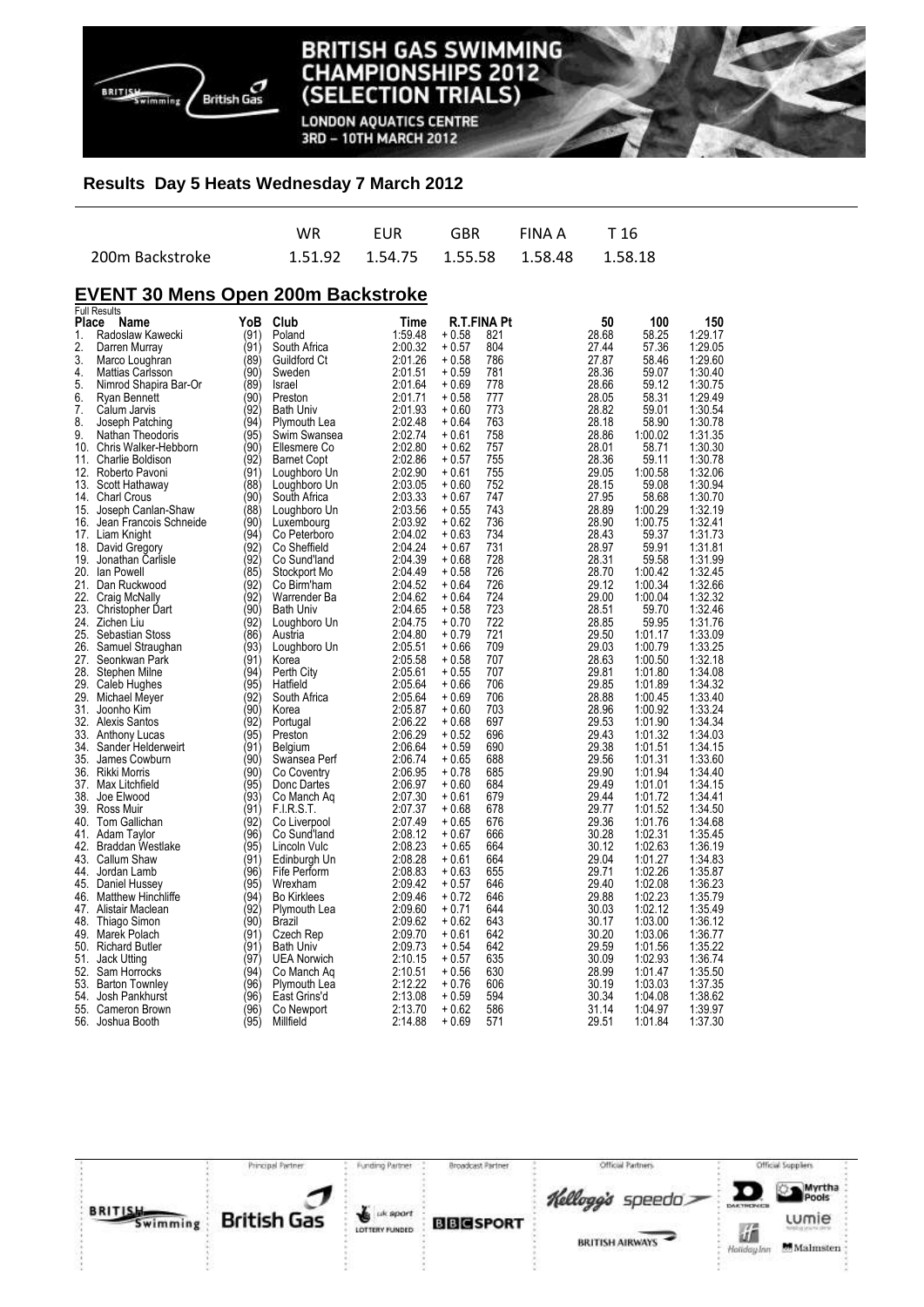

**LONDON AQUATICS CENTRE** 3RD - 10TH MARCH 2012

#### **Results Day 5 Heats Wednesday 7 March 2012**

| WR. | <b>ER</b> | GBR FINAA T16 |  |
|-----|-----------|---------------|--|
|     |           |               |  |

#### **EVENT 31 Womens Open 200m Breaststroke**

|       | <b>Full Results</b>    |      |                  |          |         |             |       |         |         |
|-------|------------------------|------|------------------|----------|---------|-------------|-------|---------|---------|
| Place | Name                   | YoB  | Club             | Time     |         | R.T.FINA Pt | 50    | 100     | 150     |
| 1.    | Kanako Watanabe        | (96) | Japan            | 2:27.39  | $+0.73$ | 859         | 34.50 | 1:11.97 | 1:49.78 |
| 2.    | Marina Garcia          | (94) | Spain            | 2:27.50  | $+0.69$ | 857         | 34.37 | 1:11.85 | 1:49.94 |
| 3.    | Nadja Higl             | (87) | Serbia           | 2:27.60  | $+0.80$ | 855         | 34.27 | 1:11.58 | 1.49.47 |
| 4.    | Darae Jeong            | (91) | Korea            | 2:28.41  | $+0.76$ | 841         | 34.31 | 1:11.68 | 1:49.84 |
| 5.    | Joline Hoestman        | (88) | Sweden           | 2:28.79  | $+0.67$ | 835         | 33.91 | 1:11.34 | 1:49.41 |
|       |                        | (96) |                  |          |         | 832         | 34.60 | 1:12.12 |         |
| 6.    | Molly Renshaw          |      | Derventio        | 2:28.94  | $+0.75$ |             |       |         | 1:50.34 |
| 7.    | Suyeon Back            | (91) | Korea            | 2:28.97  | + 0.84  | 832         | 33.90 | 1:11.37 | 1:49.95 |
| 8.    | Fanny Lecluyse         | (92) | Belgium          | 2:29.16  | $+0.78$ | 828         | 34.35 | 1:12.13 | 1:50.83 |
| 9.    | Rikke Moller Perersen  | (89) | Denmark          | 2:29.20  | $+0.76$ | 828         | 34.43 | 1:10.99 | 1:51.29 |
| 10.   | Keiko Fukudome         | (93) | Japan            | 2:29.40  | $+0.77$ | 824         | 35.02 | 1:13.22 | 1:51.47 |
| 11.   | Stacey Tadd            | (89) | <b>Bath Univ</b> | 2:29.75  | $+0.79$ | 819         | 33.93 | 1:12.17 | 1:50.83 |
| 12.   | Hyejin Kim             | (94) | Korea            | 2:29.78  | $+0.71$ | 818         | 34.50 | 1:12.96 | 1:51.53 |
| 13.   | Shani Stallard         | (94) | Ireland          | 2:30.63  | $+0.72$ | 804         | 34.48 | 1:12.76 | 1:51.31 |
| 14.   | Caroline Ruhnau        | (84) | Germany          | 2:30.86  | $+0.70$ | 801         | 33.47 | 1:11.34 | 1:50.63 |
|       |                        | (87) |                  | 2:31.24  | $+0.76$ | 795         | 33.61 | 1:11.45 | 1:50.81 |
| 15.   | Kerry Buchan           |      | Edinburgh Un     |          |         |             |       |         |         |
| 16.   | Sophie Taylor          | (96) | Co Leeds         | 2:31.41  | $+0.69$ | 792         | 33.99 | 1:12.53 | 1:52.15 |
| 17.   | Kathryn Meaklim        | (89) | South Africa     | 2:32.07  | $+0.78$ | 782         | 34.11 | 1:12.59 | 1:52.16 |
|       | 18. Hannah Miley       | (89) | Garioch          | 2:32.16  | $+0.64$ | 780         | 34.45 | 1:12.81 | 1:52.12 |
|       | 19. Jiwon Yang         | (97) | Korea            | 2:32.38  | $+0.73$ | 777         | 34.72 | 1:13.28 | 1:52.86 |
| 20.   | Carmella Kitching      | (94) | Ortus Lon        | 2:32.58  | $+0.76$ | 774         | 34.54 | 1:13.54 | 1:52.58 |
|       | 21. Chloe Bean         | (95) | Guildford Ct     | 2:33.35  | $+0.70$ | 762         | 34.68 | 1:13.42 | 1:53.24 |
|       | 22. Emma Bird          | (91) | Edinburgh Un     | 2:33.58  | $+0.76$ | 759         | 35.17 | 1:13.36 | 1:53.40 |
|       | 23. Chloe Tutton       | (96) | Co Cardiff       | 2:33.75  | $+0.71$ | 756         | 35.23 | 1:14.20 | 1:53.64 |
|       | 24. Rainbow Ip         | (97) | Hong Kong        | 2:34.69  | + 0.78  | 743         | 35.24 | 1:14.61 | 1.54.62 |
| 25.   |                        | (91) |                  | 2:35.10  |         | 737         | 34.28 | 1:13.95 |         |
|       | Kim Janssens           |      | Belgium          |          | + 0.64  |             |       |         | 1.54.63 |
| 26.   | Siobhan-Marie O'Connor | (95) | <b>Bath Univ</b> | 2:35.43  | $+0.62$ | 732         | 34.35 | 1:13.20 | 1:53.16 |
| 27.   | Kate Hutchinson        | (90) | Loughboro Un     | 2:35.46  | $+0.71$ | 732         | 35.44 | 1:14.69 | 1:54.67 |
|       | 28. Franko Jonker      | (92) | South Africa     | 2:35.49  | $+0.76$ | 731         | 35.11 | 1:15.03 | 1:55.17 |
| 29.   | Shannon Loder          | (94) | Preston          | 2:35.67  | + 0.91  | 729         | 34.76 | 1:13.92 | 1:54.31 |
| 30.   | Rachael Wilson         | (88) | Derwentside      | 2:35.88  | $+0.80$ | 726         | 34.56 | 1:14.02 | 1:54.47 |
| 31.   | Jessica Chadwick       | (94) | Preston          | 2:35.95  | $+0.79$ | 725         | 34.76 | 1:14.48 | 1:54.45 |
| 32.   | Siwen Liu              | (95' | China            | 2:36.07  | $+0.68$ | 723         | 35.29 | 1:14.16 | 1:54.20 |
| 33.   | Georgina Evans         | (96) | Co Liverpool     | 2:36.30  | $+0.79$ | 720         | 34.94 | 1:15.03 | 1:56.13 |
| 34.   | <b>Emily Jones</b>     | (95) | Garioch          | 2:36.59  | $+0.78$ | 716         | 34.25 | 1:13.14 | 1:53.83 |
| 35.   | Lyndsay De Paul        | (88) | USA              | 2:36.75  | $+0.60$ | 714         | 35.42 | 1:15.32 | 1:55.92 |
|       |                        |      |                  |          |         |             |       |         |         |
| 36.   | Rebecca Swales         | (96) | Preston          | 2:36.82  | $+0.68$ | 713         | 34.05 | 1:12.64 | 1:54.03 |
| 36.   | Corrie Scott           | (93) | Edinburgh Un     | 2:36.82  | $+0.76$ | 713         | 34.40 | 1:13.98 | 1:54.85 |
|       | 38. Francesca Marr     | (93) | Hillingdon       | 2:37.03  | $+0.68$ | 710         | 34.37 | 1:13.87 | 1:54.85 |
| 39.   | Sophie Elphick         | (94) | Amersham         | 2:37.13  | $+0.79$ | 709         | 35.11 | 1:14.43 | 1:55.70 |
| 40.   | Megan Lee              | (95) | Dover Life       | 2:37.16  | $+0.69$ | 708         | 35.40 | 1:15.26 | 1:56.08 |
| 41.   | Abbie Wood             | (99) | Derventio        | 2:37.18  | $+0.69$ | 708         | 36.30 | 1:16.59 | 1:57.10 |
|       | 42. Lucy Budimir       | (93) | Harrogate        | 2:37.57  | $+0.70$ | 703         | 35.19 | 1:14.93 | 1:55.83 |
|       | 43. Charlotte Bradbury | (95) | Co Liverpool     | 2:37.61  | $+0.59$ | 702         | 35.49 | 1:15.18 | 1:55.97 |
| 44.   | Jessie Foster          | (98) | Seagulls Swi     | 2:37.85  | $+0.74$ | 699         | 36.03 | 1:16.87 | 1:57.27 |
|       | 45. Rachael Solway     | (92) | Loughboro Un     | 2:37.87  | $+0.68$ | 699         | 34.95 | 1:14.31 | 1:55.30 |
| 46.   | Rebecca Barsby         | (93) | Nova Cent'n      | 2:38.11  | $+0.84$ | 696         | 35.96 | 1:15.94 | 1:56.79 |
|       |                        | (95) |                  |          |         |             |       |         |         |
| 47.   | Jodie Hawksworth       |      | Derventio        | 2:38.34  | $+0.70$ | 692         | 34.37 | 1:14.61 | 1:56.66 |
| 48.   | Katie Raybould         | (90) | Loughboro Un     | 2:38.85  | $+0.67$ | 686         | 35.16 | 1:15.08 | 1:56.66 |
|       | 49. Hannah Wardle      | (93) | Co Sheffield     | 2:39.38  | $+0.75$ | 679         | 34.71 | 1:14.42 | 1:56.64 |
| 50.   | Megan Morrison         | (98) | Co Leicester     | 2:39.63  | $+0.80$ | 676         | 36.18 | 1:16.76 | 1:58.49 |
|       | 51. Rachel Ritchie     | (96) | Carnforth        | 2:40.56  | $+0.77$ | 664         | 34.64 | 1:14.86 | 1:57.48 |
| 52.   | Emma Cain              | (99) | Guildford Ct     | 2:40.79  | $+0.73$ | 661         | 36.22 | 1:17.49 | 1:59.42 |
| 53.   | <b>Lucy Davies</b>     | (98) | Weston S M       | 2:41.20  | $+0.79$ | 656         | 36.74 | 1:17.11 | 1:58.72 |
| 54.   | Freya Resendez         | (96) | Co Leeds         | 2:42.67  | $+0.78$ | 639         | 36.05 | 1:16.86 | 1:58.97 |
| 55.   | <b>Katie Matts</b>     | (98) | Co Salford       | 2:43.24  | $+0.76$ | 632         | 35.52 | 1:17.10 | 2:00.68 |
| 56.   | Victoria Hall          | (98) | Co Newcastle     | 2:43.73  | + 0.66  | 626         | 36.68 | 1:18.19 | 2:01.19 |
|       |                        | (94) |                  | 2:44.23  | $+0.84$ | 621         | 35.95 | 1:16.57 | 2:00.01 |
|       | 57. Laura Hyland       | (94) | Southport        |          |         |             |       |         |         |
|       | 58. Naomi Vides        |      | Poole            | 2:45.32  | + 0.67  | 608         | 37.47 | 1:19.35 | 2:02.71 |
|       | 59. Elizabeth Hopkins  | (99) | Co South'ton     | 2:50.80  | $+0.78$ | 552         | 38.29 | 1:21.11 | 2:05.97 |
|       | Claudia Kitching       | (95) | Ortus Lon        | DQ SA-2L |         |             |       |         |         |

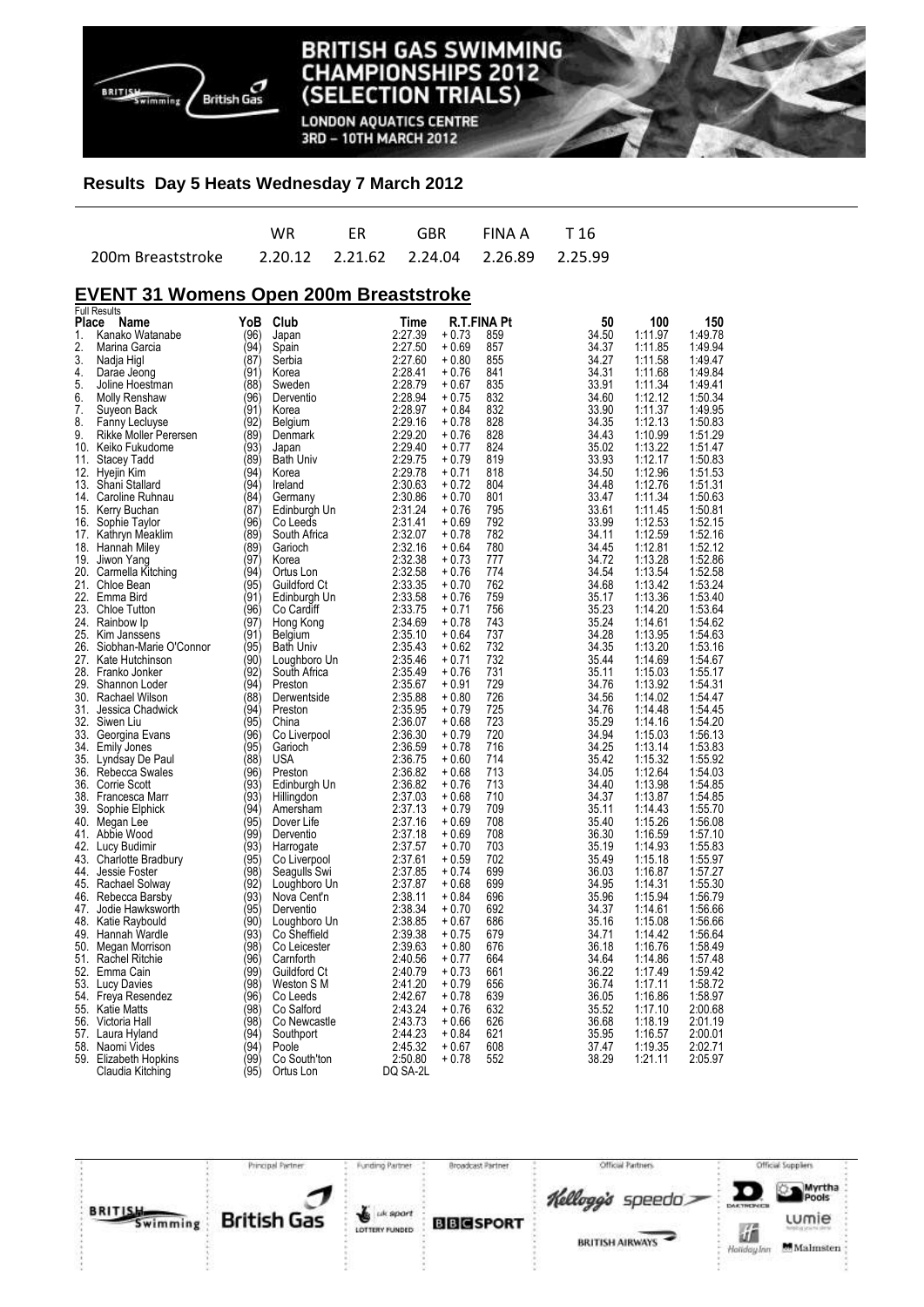

**LONDON AQUATICS CENTRE** 3RD - 10TH MARCH 2012

#### **Results Day 5 Heats Wednesday 7 March 2012**

## **EVENT 32 Mens Open 200m IM**

|       | <b>Full Results</b>                            |      |                        |                    |         |                    |                |                  |                    |
|-------|------------------------------------------------|------|------------------------|--------------------|---------|--------------------|----------------|------------------|--------------------|
| Place | Name                                           | YoB  | Club                   | Time               |         | <b>R.T.FINA Pt</b> | 50             | 100              | 150                |
| 1.    | Simon Sjoedin                                  | (86) | Sweden                 | 2:00.11            | $+0.69$ | 857                | 26.00          | 56.70            | 1:31.19            |
| 2.    | Jan David Schepers                             | (90) | Germany                | 2:00.15            | $+0.72$ | 856                | 26.12          | 57.17            | 1:31.84            |
| 3.    | Markus Rogan                                   | (82) | Austria                | 2:00.94            | $+0.78$ | 839                | 26.79          | 56.88            | 1:31.82            |
| 4.    | James Goddard                                  | (83) | Stockport Mo           | 2:01.52            | $+0.65$ | 827                | 25.43          | 55.01            | 1:30.55            |
| 5.    | leuan Lloyd                                    | (93) | Co Cardiff             | 2:01.55            | $+0.71$ | 827                | 25.69          | 56.89            | 1:32.75            |
| 6.    | Markus Deibler                                 | (90) | Germany                | 2:02.00            | $+0.74$ | 818                | 25.57          | 58.21            | 1:32.83            |
| 7.    | Daniel Wallace                                 | (93) | Warrender Ba           | 2:02.17            | $+0.70$ | 814                | 26.12          | 57.36            | 1:32.68            |
| 8.    | Joseph Roebuck                                 | (85) | Loughboro Un           | 2:02.38            | $+0.76$ | 810                | 25.52          | 57.10            | 1:32.16            |
| 9.    | Raphael Stacchiotti                            | (92) | Luxembourg             | 2:02.64            | $+0.62$ | 805                | 26.27          | 58.02            | 1:33.83            |
|       | 10. Peng Wu                                    | (87) | China                  | 2:02.91            | $+0.68$ | 800                | 26.07          | 57.57            | 1:33.63            |
|       | 11. Lewis Coleman                              | (92) | Co Sheffield           | 2:03.08            | $+0.76$ | 796                | 26.75          | 59.03            | 1:33.93            |
|       | 12. Dinko Jukic                                | (89) | Austria                | 2:03.21            | $+0.71$ | 794                | 25.77          | 57.13            | 1:33.78            |
|       | 13. Roberto Pavoni                             | (91) | Loughboro Un           | 2:03.47            | $+0.64$ | 789                | 26.48          | 58.15            | 1:33.84            |
|       | 14. Adam Harrington                            | (91) | Loughboro Un           | 2:03.74            | $+0.70$ | 784                | 26.09          | 57.19            | 1:33.52            |
|       | 15. Thomas Greenfield                          | (89) | Co Cardiff             | 2:04.04            | $+0.67$ | 778                | 26.45          | 59.03            | 1:35.74            |
|       | 16. Thomas Litten                              | (92) | Rushmoor Ryl           | 2:04.26            | $+0.66$ | 774                | 25.94          | 57.38            | 1:33.77            |
|       | 17. Michael Meyer                              | (92) | South Africa           | 2:04.34            | $+0.69$ | 772                | 26.76          | 58.64            | 1:35.09            |
|       | 18. Max Litchfield                             | (95) | Donc Dartes            | 2:04.35            | $+0.63$ | 772                | 27.07          | 57.93            | 1:34.37            |
|       | 19. Xavier Mohammed                            | (90) | Co Cardiff             | 2:04.41            | $+0.70$ | 771                | 26.89          | 58.01            | 1:34.08            |
|       | 20. Thiago Simon                               | (90) | Brazil                 | 2:04.81            | $+0.69$ | 764                | 26.55          | 59.15            | 1:35.10            |
| 21.   | Zhengchao Ye                                   | (95) | China                  | 2:04.95            | $+0.64$ | 761                | 26.90          | 58.87            | 1:35.67            |
|       | 22. Xiang Jin                                  | (92) | China                  | 2:04.98            | $+0.70$ | 760                | 26.87          | 59.86            | 1:36.79            |
|       | 23. Pawel Korzeniowski                         | (85) | Poland                 | 2:05.06            | $+0.71$ | 759                | 26.26          | 59.16            | 1:37.11            |
|       | 24. Wonyong Jung                               | (92) | Korea                  | 2:05.14            | $+0.68$ | 757                | 26.93          | 58.53            | 1:34.89            |
|       | 25. Evandro Silva                              | (91) | Brazil                 | 2:05.24            | $+0.68$ | 756                | 26.88          | 58.86            | 1:34.91            |
|       | 26. Jonathan Hill                              | (92) | Plymouth Lea           | 2:05.46            | $+0.70$ | 752                | 26.19          | 57.34            | 1:35.48            |
|       | 27. Matthew Johnson                            | (95) | Co Sheffield           | 2:05.50            | $+0.71$ | 751                | 26.97          | 59.31            | 1:36.02            |
|       | 28. Alexander Jones                            | (91) | Co Leeds               | 2:05.67            | $+0.71$ | 748                | 26.54          | 59.23            | 1:36.27            |
|       | 29. Thomas Barton                              | (94) |                        | 2:05.74            | $+0.65$ | 747                | 27.31          | 1:00.50          | 1:37.49            |
|       |                                                | (89) | Co Liverpool<br>Israel | 2:05.75            | $+0.74$ | 747                | 26.59          | 58.11            | 1:36.78            |
|       | 30. Nimrod Shapira Bar-Or<br>31. Mark Szaranek | (95) |                        | 2:06.08            | $+0.58$ | 741                | 26.20          | 58.36            | 1:35.56            |
|       |                                                | (93) | Carnegie               |                    | $+0.66$ | 737                | 27.44          |                  | 1:35.65            |
|       | 32. Chris Suggitt<br>33. Ross Muir             | (91) | Swansea Perf<br>FIRST. | 2:06.28<br>2:06.34 |         | 736                | 28.13          | 59.51<br>59.82   | 1:35.77            |
|       |                                                | (95) | Millfield              | 2:06.39            | $+0.75$ | 735                | 26.66          | 58.94            | 1:36.48            |
|       | 34. James Guv                                  | (90) |                        |                    | $+0.65$ |                    |                |                  |                    |
|       | 35. Sean Leahy                                 |      | Hatfield               | 2:07.22            | $+0.69$ | 721<br>721         | 26.77<br>27.22 | 1:00.57<br>59.09 | 1:36.93<br>1:35.43 |
|       | 36. James Thomson                              | (89) | Edinburgh Un           | 2:07.23            | $+0.77$ | 717                |                |                  |                    |
|       | 37. Jonathan Quinn                             | (90) | Hatfield               | 2:07.47            | $+0.73$ |                    | 26.60          | 59.08            | 1:35.93            |
|       | 38. Fraser Minnican                            | (95) | Co Liverpool           | 2:07.83            | $+0.75$ | 711                | 27.16          | 59.54            | 1:38.32            |
|       | 39. Caleb Hughes                               | (95) | Hatfield               | 2:08.13            | $+0.80$ | 706                | 27.36          | 1:00.11          | 1:39.28            |
|       | 40. Fabian Whitbread                           | (92) | Warrender Ba           | 2:08.26            | $+0.73$ | 704                | 27.89          | 1:00.26          | 1:36.88            |
|       | 41. Connor Barrett                             | (90) | Ealing                 | 2:08.55            | $+0.68$ | 699                | 25.86          | 58.82            | 1:36.55            |
|       | 42. Beomho Park                                | (88) | Korea                  | 2:08.56            | $+0.71$ | 699                | 26.72          | 59.37            | 1:36.99            |
|       | 43. Thomas Hollingsworth                       | (88) | Beau Sejour            | 2:08.69            | $+0.67$ | 696                | 27.23          | 1:00.25          | 1:36.68            |
|       | 44. Liam Knight                                | (94) | Co Peterboro           | 2:09.18            | $+0.67$ | 689                | 27.26          | 58.81            | 1:37.79            |
|       | 45. Laurent Carnol                             | (89) | Luxembourg             | 2:10.29            | $+0.75$ | 671                | 27.60          | 1:01.88          | 1:37.13            |
|       | 46. Joseph Poynter                             | (95) | Millfield              | 2:12.28            | $+0.74$ | 641                | 28.13          | 1:01.52          | 1:41.54            |
| 47.   | Jake Tyson                                     | (97) | teamipswich            | 2:13.57            | $+0.69$ | 623                | 28.38          | 1:02.19          | 1:43.13            |
|       | 47. Matthew Henry                              | (90) | <b>Kelly Coll</b>      | 2:13.57            | $+0.70$ | 623                | 27.08          | 1:00.75          | 1:42.22            |
|       | 49. Joshua Winnicott                           | (96) | Co Birm'ham            | 2:13.92            | $+0.66$ | 618                | 28.79          | 1:04.42          | 1:42.87            |
|       | 50. Daniel Liu                                 | (96) | Millfield              | 2:14.94            | $+0.68$ | 604                | 28.90          | 1:03.34          | 1:42.00            |
|       | Ryan Flanagan                                  | (94) | Co Leeds               | DQ ST-             |         |                    |                |                  |                    |
|       | <b>Tristan Slater</b>                          | (93) | Millfield              | DQ T-2L            |         |                    |                |                  |                    |

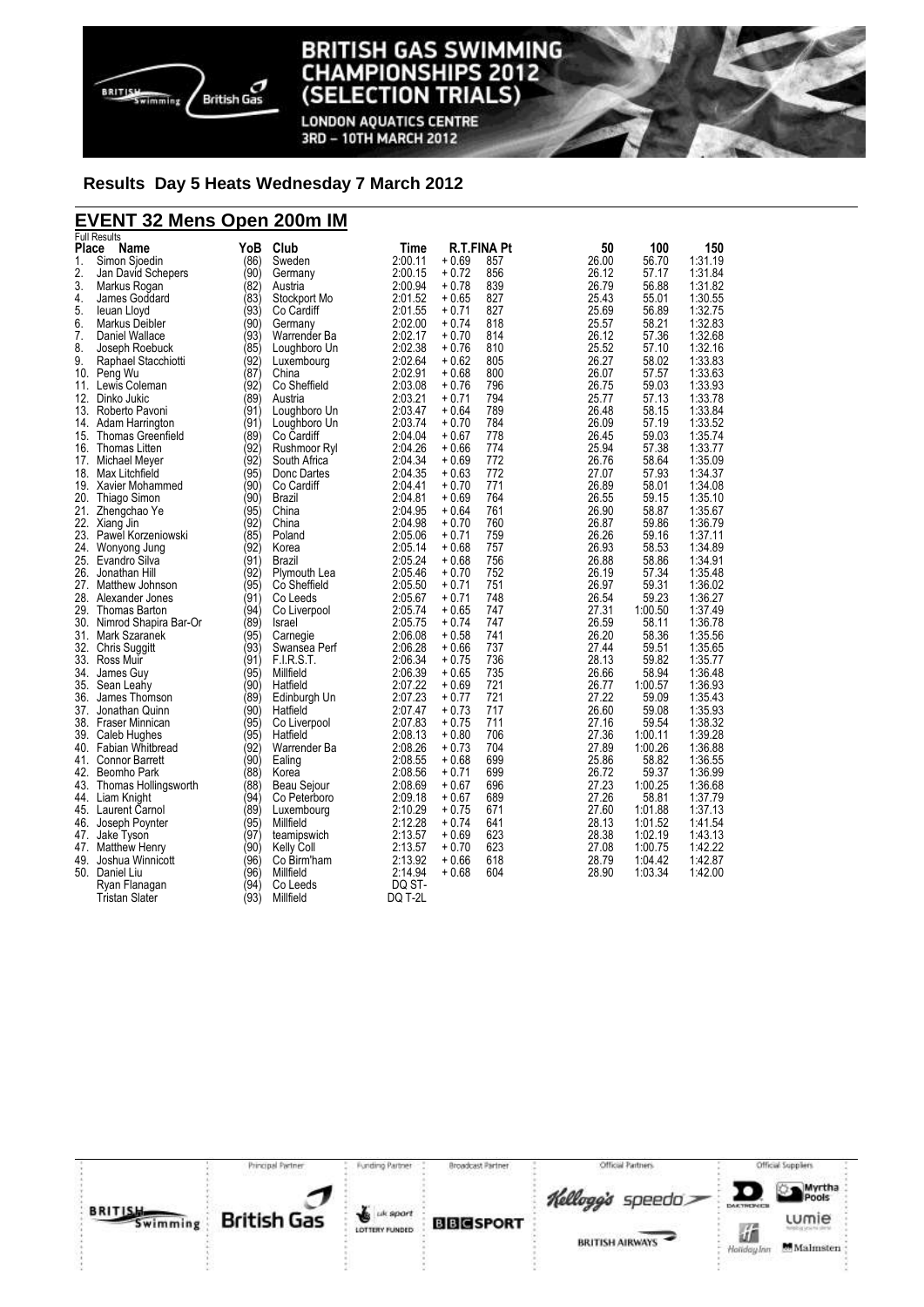

**LONDON AQUATICS CENTRE** 3RD - 10TH MARCH 2012

#### **Results Day 5 Heats Wednesday 7 March 2012**

# **EVENT 34 Mens MC 50m Butterfly**  Multi-Disability by British Disability Points

|              | m                     |      |              |      |       |         |                     |
|--------------|-----------------------|------|--------------|------|-------|---------|---------------------|
| <b>Place</b> | Name                  | YoB  | Club         | Cat. | Time  |         | <b>R.T.BDPoints</b> |
| 1.           | Sascha Kindred        | (77) | Leominster   | 6    | 32.91 | $+0.82$ | 819                 |
| 2.           | <b>Matthew Walker</b> | 78)  | Marple       |      | 33.11 | $+0.93$ | 772                 |
| 3.           | Sam Bradley           | (93) | Team Luton   |      | 35.90 | $+0.96$ | 605                 |
| 4.           | Josef Craig           | (97) | South Tyne   |      | 36.26 | $+0.74$ | 588                 |
| 5.           | Andrew Mullen         | '96) | Ren 96       | 5    | 41.34 | $+0.91$ | 573                 |
| 6.           | Alexander Goodman     | (91) | Portsmouth N |      | 38.86 | $+0.83$ | 477                 |
| 7.           | W Holland-Leavens     | '90) | Co Salford   | 6    | 39.54 | $+0.99$ | 472                 |
| 8.           | Lyndon Longhorne      | '95) | Wear Valley  | 5    | 51.84 | $+0.65$ | 290                 |
|              |                       |      |              |      |       |         |                     |

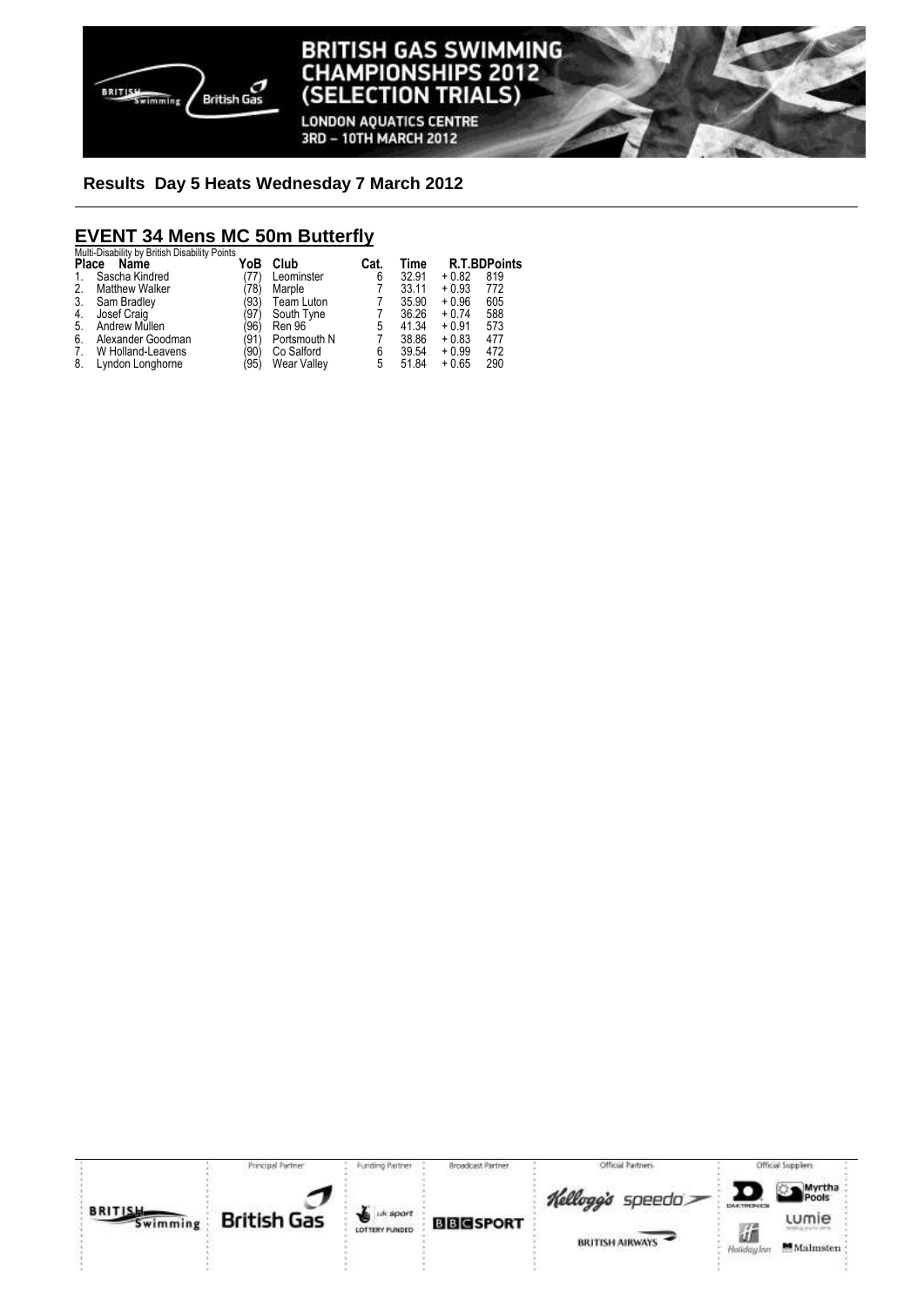

**LONDON AQUATICS CENTRE** 3RD - 10TH MARCH 2012

#### **Results Day 5 Heats Wednesday 7 March 2012**

## **EVENT 35 Womens MC 100m Butterfly**

|    | Multi-Disability by British Disability Points |      |                   |      |         |                     |     |       |
|----|-----------------------------------------------|------|-------------------|------|---------|---------------------|-----|-------|
|    | Place Name                                    | YoB  | Club              | Cat. | Time    | <b>R.T.BDPoints</b> |     | 50    |
| 1. | Eleni Papadopoulos                            | (92) | Co Manch Ag       | 10   | 1:13.74 | $+0.73$             | 786 | 34.03 |
| 2. | Stephanie Millward                            | '81' | Swansea Perf      | 9    | 1:13.51 | $+0.85$             | 748 | 33.89 |
| 3. | <b>Tully Kearney</b>                          | (97) | Royal Wolv        | 10   | 1:15.49 | $+0.79$             | 733 | 35.35 |
| 4. | Gemma Almond                                  | (93) | Swansea Perf      | 10   | 1:15.89 | $+0.86$             | 721 | 35.30 |
| 5. | Hannah Russell                                | '96) | Guildford Ct      | 12   | 1:11.67 | $+0.77$             | 683 | 32.46 |
| 6. | <b>Claire Cashmore</b>                        | '88) | Co Leeds          | 9    | 1:16.41 | $+0.69$             | 666 | 35.55 |
| 7. | Ellen Keane                                   | '95) | <b>Kelly Coll</b> | 9    | 1:16.57 | $+0.81$             | 662 | 35.02 |
| 8. | Emma Hollis                                   | '92) | Loughboro Un      | 8    | 1:23.61 | $+0.84$             | 629 | 38.76 |
| 9. | Jessica Harper                                | '94) | Chelsea&West      | 9    | 1:19.20 | $+0.80$             | 598 | 36.16 |
|    | 10. Chloe Buck                                | (97) | Team Jorvik       | 9    | 1:20.75 | $+0.90$             | 565 | 37.22 |